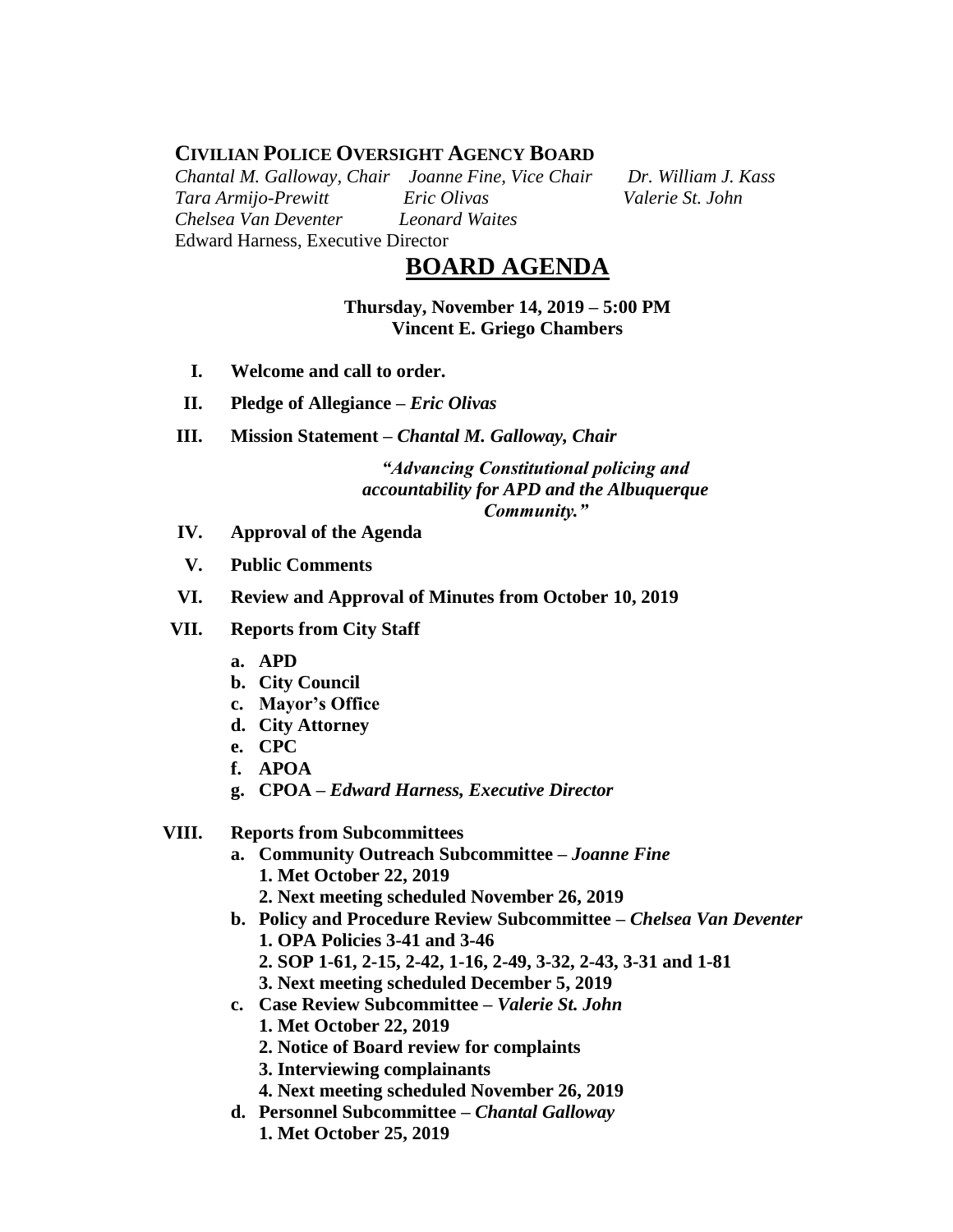Board Agenda November 14, 2019 Page 2

- **2. Next meeting scheduled November 22, 2019**
- **IX. Discussion**
	- **a. NACOLE Conference**
	- **b. Las Vegas Conference**
	- **c. IACP Conference**
	- **d. Audits of Cases**
	- **e. CPOA contracting a Facilitator**
	- **f. Board Member Qualifications**
	- **g. Meeting attendance**

#### **X. Consent Agenda Cases:**

| a. Administratively Closed Cases |          |        |        |        |
|----------------------------------|----------|--------|--------|--------|
| 068-19                           | $069-19$ | 121-19 | 139-19 | 154-19 |
| 158-19                           | 187-19   | 190-19 | 197-19 | 198-19 |
| 199-19                           | 200-19   | 211-19 |        |        |
|                                  |          |        |        |        |

- **b. Unfounded and Exonerated 045-19 110-19 165-19 172-19 189-19**
- **c. Sustained 144-19**
- **XI. Appeal and Possible Audit**

 **132-18**

**i. Closed discussion for deliberations by the POB in connection with an administrative adjudicatory proceeding pursuant to NMSA 1978, Section 10-15-1(H)(3)**

- **XII. Non-Consent Agenda:**
- **XIII. Non-Concurrence Cases:**

**a. CPC 184-18**

- **XIV. Serious Use of Force/Officer Involved Shooting Cases:**
- **XV. CPOA Board's Review of Garrity Materials:**
- **XVI. Meeting with Counsel re: Pending Litigation or Personnel Issues:**

**Closed Discussion and Possible Action re: Pending Litigation or Personnel Issues**

**a. Limited personnel matters pursuant to NMSA 1978, Section 10-15- 1(H)(2)**